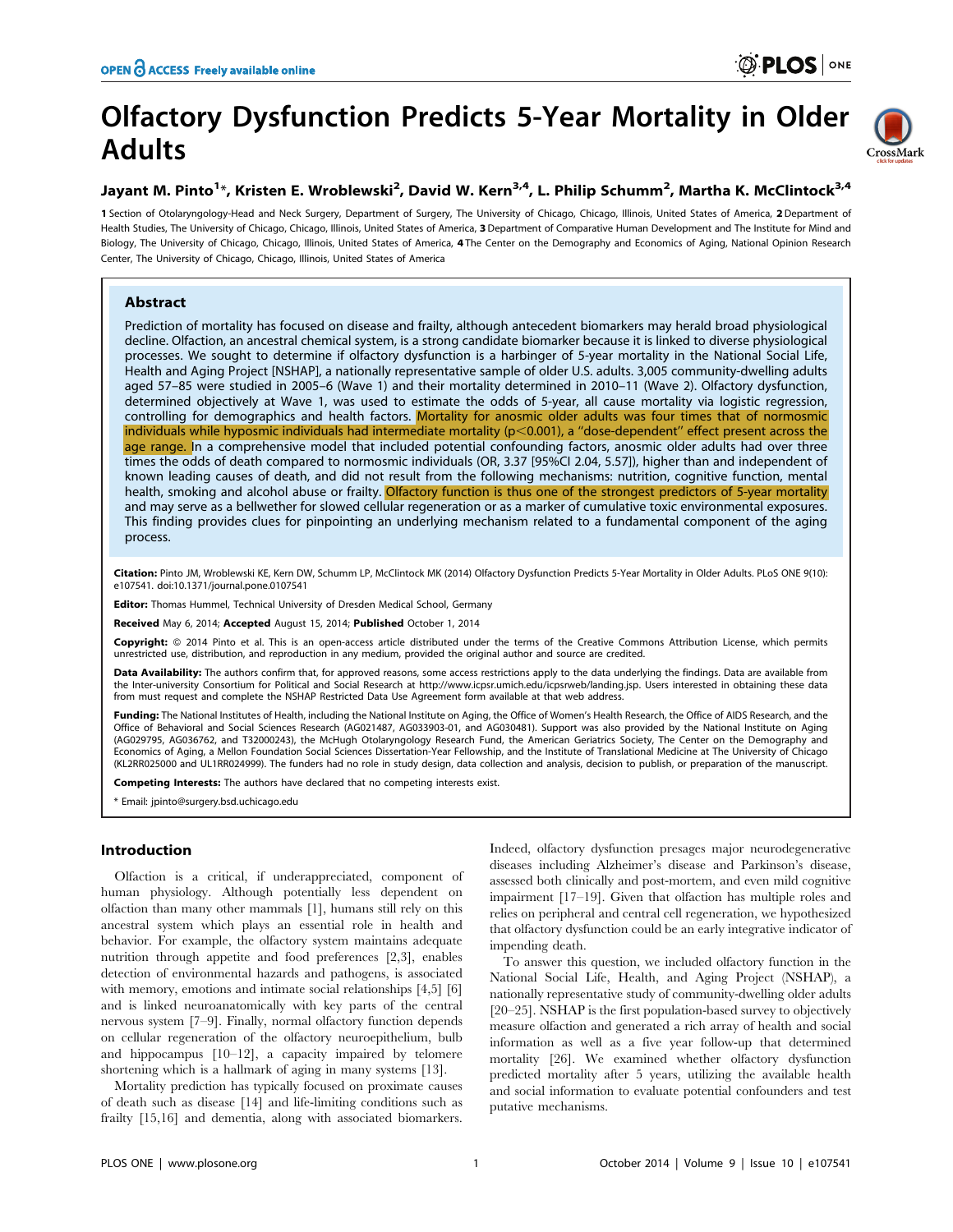# Methods

# Subjects

NSHAP is the first study of social relationships and health of older adults in a probability sample representative of the United States. In 2005–6 (Wave 1) professional interviewers (National Opinion Research Center [NORC]) conducted in-home interviews with 3,005 community-dwelling older adults (1,454 men and 1,551 women) 57–85 years of age living throughout the US [20,21]. Five years later, data were collected again (2010–11, Wave 2). To investigate health disparities, race was self-identified using standard NIH classifications. American Indian, Asian, or others formed a single category (''Other''). Further details regarding design, data collection, and baseline characteristics of NSHAP respondents are provided elsewhere [20,21,27]. The study was approved by the Institutional Review Boards of The University of Chicago and NORC; all respondents provided written, informed consent.

#### Assessment of Olfactory Function in Wave 1

Olfactory function was assessed using a validated odor identification test presented using felt-tipped pens [28] (Burghart Messtechnik, Wedel, Germany). To accommodate the survey's logistical and time constraints, five odorants were selected and presented one at a time. Respondents were asked to identify each by choosing from a set of four picture/word prompts in a forced choice protocol [26]; refusals were coded as incorrect (for test details, see [22,29]). The target odors were rose, leather, orange, fish, and peppermint. The number of incorrectly identified odors yielded an empiric score (normosmia cutoff based on [30]), which was used to categorize severity of olfactory dysfunction: anosmic  $= 4-5$  errors, hyposmic  $= 2-3$  errors, and normosmic  $= 0-1$  error.

#### Determination of Mortality at Wave 2

Mortality status at Wave 2 was confirmed either by speaking with the respondent (alive) or by conducting a proxy interview with a family member or neighbor or examining public records or news sources. Cases were pursued to determine whether respondents were likely alive but not accessible for re-interview. Of the 3,005 Wave 1 respondents, 430 were deceased 5 years later and 2,565 were alive (2,261 reinterviewed, 143 too sick to interview, and 161 determined to be alive but unavailable for interview). There were only 10 cases in which it was unknown whether the respondent was living or not; these were excluded from these analyses. An additional 77 respondents were excluded from the analyses because they had missing data in one of the primary independent variables (odor identification, demographics, and comorbidity index), leaving  $N = 2,918$  for analyses.

#### Common Mortality Risk Factors

To adjust for factors known to be associated with mortality, we included a number of covariates in our analyses, many of which have also been found to be associated with olfaction. Age was categorized into groups (57–64 years, 65–74 years, 75–85 years) according to the sampling strategy of the overall study [31]. Socioeconomic status was measured by education (highest degree or certification earned) and net household assets (house, cars, or rental properties/businesses owned; financial assets including savings accounts, stocks, and pensions minus outstanding debt). We present models using only education because both measures yielded similar results. Comorbid diseases were assessed with the Charlson Index modified for NSHAP [32]. In addition, respondents reported whether a doctor had ever told them they had a particular disease. Nutrition measures included self-reported taste

(excellent to poor), poor appetite based on ''During the last week...I did not feel like eating; my appetite was poor" ("rarely/ none of the time'' to ''most of the time''), and body-mass index (BMI). Inability to perform one or more of seven activities of daily living (ADL) quantified frailty (a biologic syndrome defined by weakness, unintentional weight loss, exhaustion, and lower physical activity, resulting from cumulative declines across multiple physiologic systems, and causing higher morbidity and mortality [15]) [33].

Cognitive function (specifically memory and mental arithmetic) was measured with a modified version of the Short Portable Mental Status Questionnaire (SPMSQ) [34]. Self-rated mental health was measured by a standard 5-point scale (excellent, very good, good, fair, or poor). Health behaviors affecting olfaction were current smoking, based on either salivary cotinine level or self-report, and problem drinking [22,35].

#### Statistical Analysis

NSHAP had a 75.5% survey response rate in Wave 1, excellent for a targeted probability sample, and the non-responders were similar demographically to the responders [31]. Estimates of the prevalence and mean values in the US population were based on weights accounting for differential probabilities of non-response and selection. Design-based standard errors were calculated using the linearization method [36] together with the strata and Primary Sampling Unit indicators provided with the dataset. In Wave 2, NSHAP had a 99.7% determination of mortality. Statistical analyses were conducted with Stata Version 13.0 (Stata Corp LP, College Station, Texas, USA).

We treated the degree of olfactory dysfunction (anosmia, hyposmia, or normosmia) or the number of odors incorrectly identified (0–5) as the independent variable and death as the dependent variable in separate analyses. Multivariate logistic regression was used to model the relationship between olfactory dysfunction and covariates of interest at Wave 1 and death at Wave 2. P-values (all two-sided) and 95% confidence intervals were based on the corresponding Wald statistic. The marginal effects of hyposmia and anosmia on the probability of 5-year mortality were plotted, versus both age alone and the percentiles of a composite risk score computed as a linear combination of several factors affecting the likelihood of death (with coefficients estimated from the logistic model). Sensitivity analyses included: (1) refitting the regression models excluding one identification item at a time (to ensure that a single odor was not unduly affecting the results), (2) an analysis of morbidity and mortality, combining those subjects who were too sick to interview in Wave 2 with those who had died, and (3) an analysis that excluded those reporting a history of head trauma or nasal surgery.

To investigate possible non-linear effects of age, we constructed models which included age<sup>2</sup>. This quadratic term was not statistically significant (data not shown) and did not change the estimate of the olfaction effect on mortality. For parsimony, this term was not included in the models presented here. We also determined whether there were gender differences in associations between olfaction and mortality by: (1) fitting separate models for each gender, and (2) including all gender interaction terms in a gender-pooled model. In neither analysis did the magnitude of the olfaction effect change, nor was there evidence for gender differences. Again, models without the interaction terms are presented here for parsimony.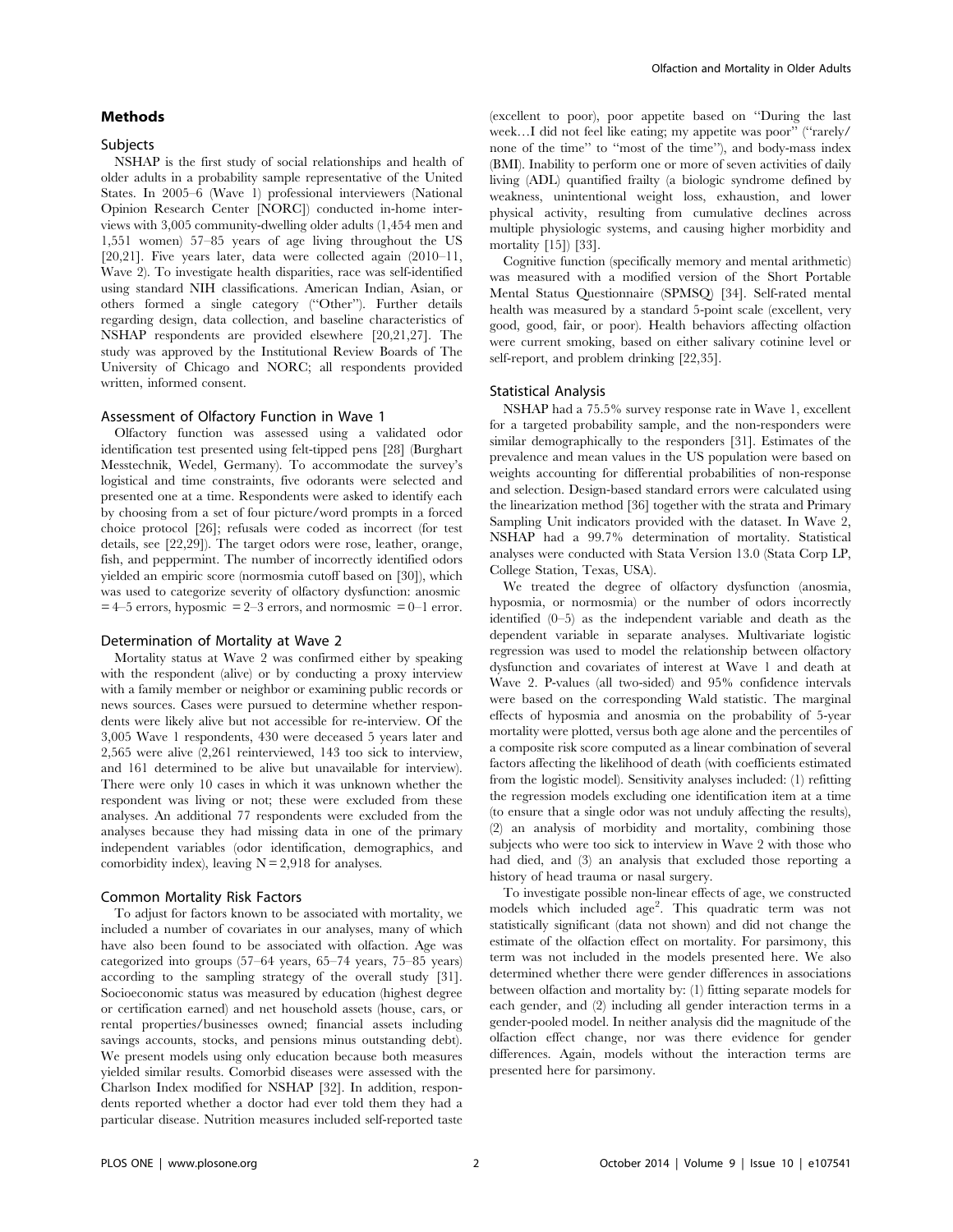# Results

#### Olfactory Dysfunction, Mortality and Diseases

Demographic, olfactory and health characteristics of the US population 57–85 years of age are presented in Table 1. The weighted 5-year mortality rate among the analytic sample was 12.5%, consistent with what would be expected based on the Social Security Administration (SSA) life tables[37]. Fully 39% of older adults with anosmia were dead at Wave 2, 19% of those with hyposmia and only 10% of those with normal olfaction  $(p<0.001)$ , a dose-dependent pattern seen in all age groups (Figure 1A). This translated into a strikingly increased odds of death for anosmic (OR, 5.85 [95%CI 3.76, 9.10]) and hyposmic older adults (OR, 2.20 [95%CI 1.61, 3.02]) compared to those with normal olfactory function (Model A, Table 2).

Because these effects may simply reflect an association between olfaction and other factors increasing mortality, we then controlled for age (older people face higher odds of death), gender (men are more likely to die than women), socioeconomic status as measured by education level or assets (more educated or wealthier people are less likely to die), and race (racial health disparities may affect odds of death) (Model B, Table 2).

Older age increased the likelihood of death (OR, 1.07 [95%CI 1.05, 1.09]), whereas women had a lower likelihood of death (OR, 0.70 [95%CI 0.53, 0.93]) as did those with higher education (OR, 0.72 [95%CI 0.63, 0.82]); using assets yielded similar results. Despite adjusting for these demographic variables, those with anosmia still showed a substantially increased odds of death compared to those with normal olfactory function (OR, 3.24 [95%CI 1.99, 5.28]), and a smaller though statistically significant difference was also observed among hyposmic adults (OR, 1.54 [95%CI 1.10, 2.16]).

Despite the possibility that medical conditions might account for these findings [22], the addition of a comorbidity index, a validated summary measure, did not reduce the magnitude of the effect (Model C, Table 2). Including specific diseases that are major risk factors for death in older adults (cardiovascular diseases, cancer, lung disease, stroke, diabetes and liver damage) (Model D, Table 2) did not attenuate the effect of olfactory function on mortality, confirming that our results were not an artifact of using a summary measure of comorbidity. Anosmia was a markedly stronger risk factor than most chronic diseases (See Figure 2).

The effect was strikingly robust, with anosmic adults retaining a high likelihood of dying in 5 years that was essentially unchanged (Model D: OR, 3.37 [95%CI 2.04, 5.57]). Increased comorbidity was associated with death (OR, 1.36 [95%CI 1.28, 1.45]) and individual conditions associated with death included heart failure (OR, 2.16 [95%CI 1.29, 3.62]), stroke (OR, 2.04 [95%CI 1.51, 2.76]), diabetes (OR, 2.07 [95%CI 1.52, 2.82]), and liver damage (OR, 5.15 [95%CI 1.75, 15.12]). Only severe liver damage was a stronger predictor of death than anosmia.

This effect was substantial enough to identify those at higher risk of mortality above and beyond other causes of death. Figure 3 shows the effect of anosmia beyond the effects of age alone (A) and age together with the other variables in Model C (B) on the probability of 5-year mortality, averaged across the entire population. For example, among those already at an elevated risk of death (at the  $75<sup>th</sup>$  percentile of composite risk score), anosmia increased the average probability of death to 0.39 from 0.16 for normal smellers.

To determine if the effect on mortality was being driven only by those with severe olfactory loss, we refit Model C using the number of olfactory errors to determine whether each additional error increased mortality risk  $(p<0.001$  trend test, Figure 1B). Even when anosmics were excluded from the analysis, the number of



Figure 1. A. Olfactory dysfunction and 5-year mortality in three age groups (ages 57-64, 65-74, and 75-85 years). B. Progressive increase in 5-year mortality with each additional error in odor identification (p<0.001 from one degree of freedom test for trend); from logistic regression as in Model C Table 2, with number of odor identification errors. doi:10.1371/journal.pone.0107541.g001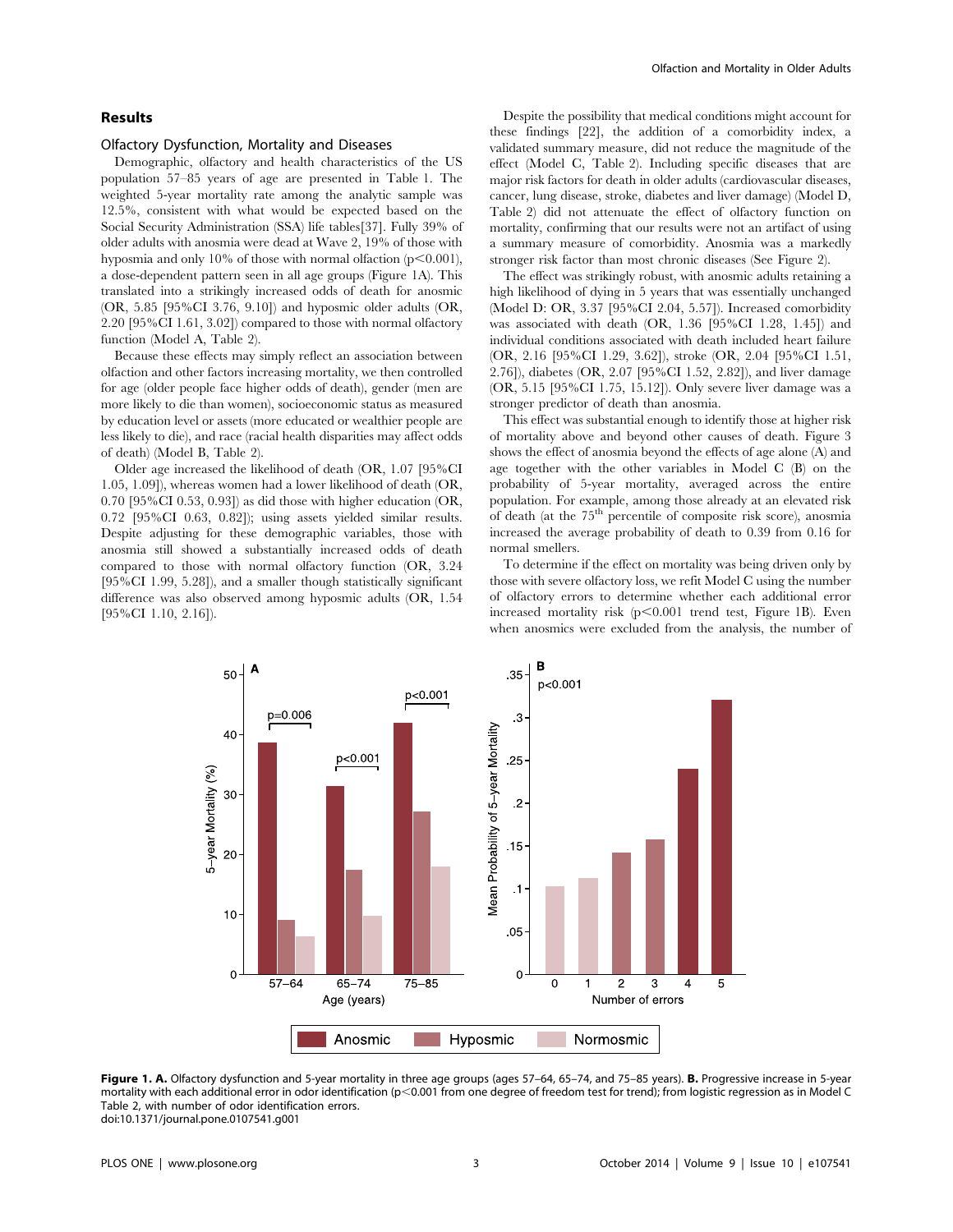Table 1. Demographic, olfactory and health characteristics of the population ( $N = 2,918$ ).

|                                                                 | N     | <b>Estimated% of US Population</b> |
|-----------------------------------------------------------------|-------|------------------------------------|
| Mortality status at Wave 2 (% dead)                             | 417   | 12.5                               |
| Odor identification ( $#$ of errors) <sup>a</sup>               |       |                                    |
| $\overline{0}$                                                  | 1,281 | 48.5                               |
| 1                                                               | 863   | 29.2                               |
| $\overline{2}$                                                  | 475   | 13.9                               |
| I 3                                                             | 178   | 4.9                                |
| $\overline{\mathbf{4}}$                                         | 85    | 2.4                                |
| 5                                                               | 36    | 1.1                                |
| Sex (% men)                                                     | 1,423 | 48.9                               |
| Race/ethnicity                                                  |       |                                    |
| White                                                           | 2,072 | 80.9                               |
| African American (AA)                                           | 487   | 9.8                                |
| Hispanic (non-AA)                                               | 291   | 6.8                                |
| Other                                                           | 68    | 2.5                                |
| Education                                                       |       |                                    |
| <high (hs)<="" school="" td=""><td>674</td><td>18.3</td></high> | 674   | 18.3                               |
| HS graduate or equiv.                                           | 765   | 26.8                               |
| Some college                                                    | 832   | 30.1                               |
| Bachelors or higher                                             | 647   | 24.8                               |
| <b>Disease Conditions</b>                                       |       |                                    |
| Hypertension                                                    | 1,676 | 54.0                               |
| <b>Diabetes</b>                                                 | 630   | 19.9                               |
| Cancer <sup>b</sup>                                             | 365   | 12.6                               |
| Heart attack                                                    | 349   | 11.6                               |
| Emphysema or COPD <sup>c</sup>                                  | 311   | 11.1                               |
| Heart failure                                                   | 276   | 8.2                                |
| Stroke                                                          | 261   | 8.1                                |
| Liver damage                                                    | 33    | 1.1                                |
| Age (mean ± SD <sup>d</sup> , range)                            |       | $68.0 \pm 7.7, 57 - 85$            |
| Comorbidity Index (mean ± SD <sup>d</sup> , range)              |       | $1.8 \pm 1.7, 0 - 10.5$            |

<sup>a</sup>0-1 error = Normosmic, 2-3 errors = Hyposmic, 4-5 errors = Anosmic. **bExcluding skin cancer.** 

c COPD = Chronic obstructive pulmonary disease.

 ${}^{d}SD$  = standard deviation.

doi:10.1371/journal.pone.0107541.t001

errors was still associated with 5-year mortality  $(p = 0.041$  trend test). Thus, even mild olfactory dysfunction was associated with increased odds of death. We also verified that mortality risk was not being driven by failure to detect one particular odor (Table S1 in File S1). Thus, lack of familiarity or culture bias did not explain our results.

#### Potential Mechanisms

To test possible mechanisms, we added the corresponding variables to Model C to see if they accounted for the effects of olfactory dysfunction on mortality. First, we tested reduced nutrition by including self-reported taste function (recall that flavor perception is actually due to olfactory function), whether the respondent enjoyed eating, and BMI (Table S2 in File S1). Those who did not enjoy eating (OR, 1.22 [95%CI 1.01, 1.47]) or were underweight (OR, 3.88 [95%CI 1.29, 11.69]) were more likely to die after 5 years. However, those who were overweight had lower mortality (OR, 0.59 [95%CI 0.38, 0.92]), consistent with prior work [38–40], Nonetheless, including these variables in the model did not change the magnitude of the association between anosmia and mortality, which remained highly significant (OR, 3.29 [95%CI 1.78, 6.07]).

Olfaction and neurodegenerative diseases are linked clinically and pathologically, so we next determined whether cognitive function mediated the observed effect of an inability to identify odors on mortality. Those with impaired cognition were more likely to die (OR, 1.30 [95%CI 1.17, 1.44] per additional error on the SPMSQ). Controlling for cognitive function resulted in a small but significant diminution of the effect of anosmia on mortality (OR, 2.80 [95%CI 1.61, 4.86]) (Table S2 in File S1). This indicates cognitive deficits may be one small component explaining the effect of odor identification on mortality, but does not account for the majority of the role olfaction plays on this outcome.

Because mental health, and health behaviors, such as smoking and alcohol use, could also affect both olfaction and mortality, we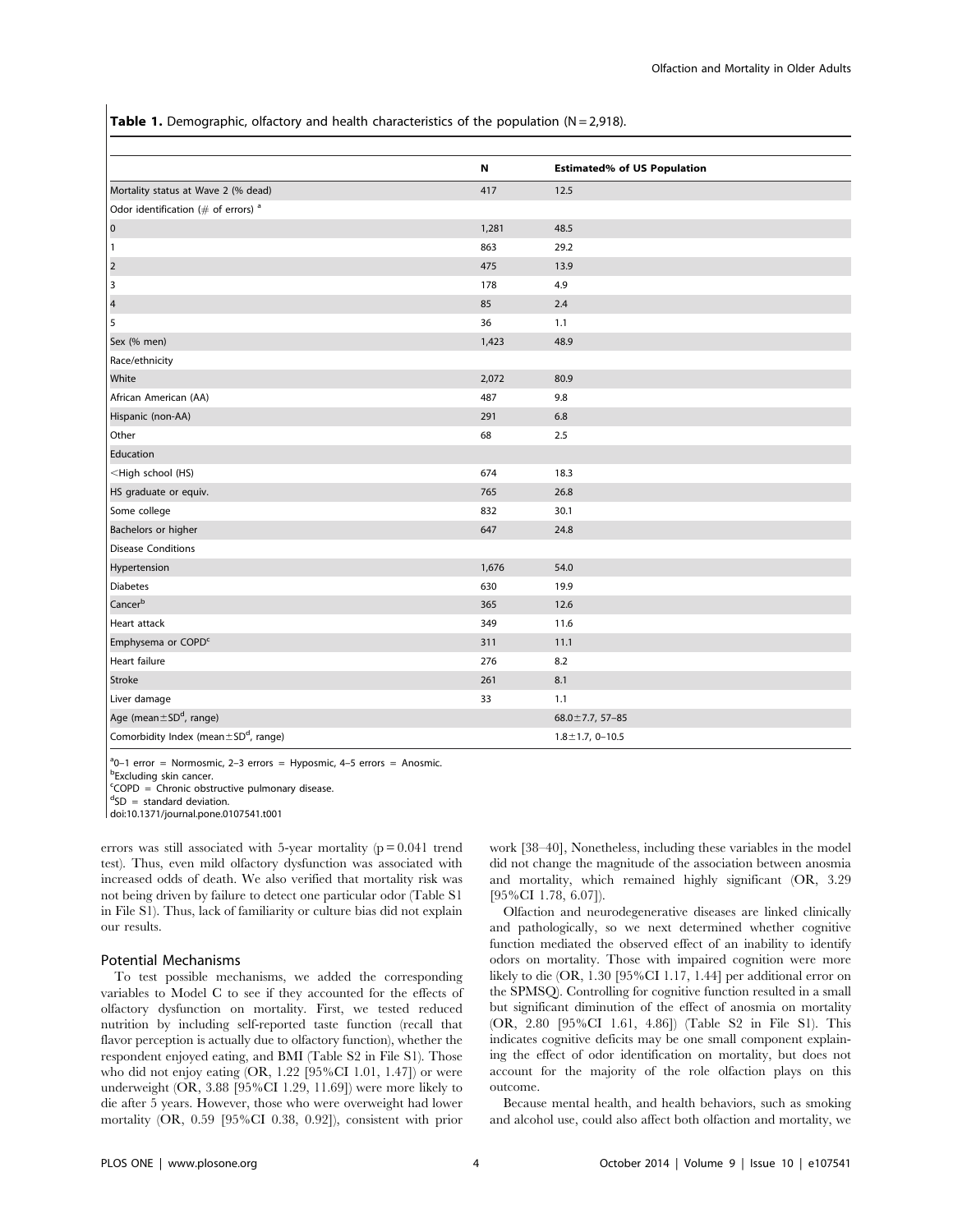Table 2. Effects of olfactory dysfunction on death (logistic regression Model A), controlling for demographic variables (Model B), comorbidity index (Model C) and common diseases causing death (Model D) in older adults.

|                                                    | Odds Ratio, 95% Confidence Interval, p value |              |                |                |  |  |
|----------------------------------------------------|----------------------------------------------|--------------|----------------|----------------|--|--|
| <b>Covariates</b>                                  | Model A                                      | Model B      | Model C        | <b>Model D</b> |  |  |
| Olfactory dysfunction (vs. Normosmic) <sup>a</sup> |                                              |              |                |                |  |  |
| Anosmic                                            | $5.85^1$                                     | 3.24         | 3.41           | 3.37           |  |  |
|                                                    | $(3.76, 9.10)^2$                             | (1.99, 5.28) | (2.06, 5.64)   | (2.04, 5.57)   |  |  |
|                                                    | $<$ 0.001 $^3$                               | < 0.001      | < 0.001        | < 0.001        |  |  |
| Hyposmic                                           | 2.20                                         | 1.54         | 1.48           | 1.47           |  |  |
|                                                    | (1.61, 3.02)                                 | (1.10, 2.16) | (1.03, 2.14)   | (1.00, 2.17)   |  |  |
|                                                    | < 0.001                                      | 0.01         | 0.04           | 0.05           |  |  |
|                                                    |                                              |              |                |                |  |  |
| Age (per year)                                     |                                              | 1.07         | 1.06           | 1.07           |  |  |
|                                                    |                                              | (1.05, 1.09) | (1.04, 1.09)   | (1.05, 1.09)   |  |  |
|                                                    |                                              | < 0.001      | < 0.001        | < 0.001        |  |  |
|                                                    |                                              |              |                |                |  |  |
| Female gender                                      |                                              | 0.70         | 0.74           | 0.83           |  |  |
|                                                    |                                              | (0.53, 0.93) | (0.55, 1.00)   | (0.62, 1.10)   |  |  |
|                                                    |                                              | 0.02         | 0.05           | 0.19           |  |  |
|                                                    |                                              |              |                |                |  |  |
| Race/ethnicity (vs. White)                         |                                              |              |                |                |  |  |
| African American                                   |                                              | 0.91         | 0.88           | 0.86           |  |  |
|                                                    |                                              | (0.65, 1.27) | (0.62, 1.24)   | (0.60, 1.23)   |  |  |
|                                                    |                                              | 0.58         | 0.45           | 0.40           |  |  |
|                                                    |                                              |              |                |                |  |  |
| Hispanic                                           |                                              | 0.57         | 0.61           | 0.58           |  |  |
|                                                    |                                              | (0.36, 0.89) | (0.36, 1.02)   | (0.34, 0.99)   |  |  |
|                                                    |                                              | 0.01         | 0.06           | 0.05           |  |  |
| Other                                              |                                              | 0.84         | 0.88           | 0.89           |  |  |
|                                                    |                                              | (0.39, 1.81) | (0.38, 2.06)   | (0.37, 2.15)   |  |  |
|                                                    |                                              | 0.65         | 0.77           | $0.80\,$       |  |  |
|                                                    |                                              |              |                |                |  |  |
| Educationb                                         |                                              | 0.72         | 0.76           | 0.77           |  |  |
|                                                    |                                              | (0.63, 0.82) | (0.66, 0.87)   | (0.67, 0.88)   |  |  |
|                                                    |                                              | < 0.001      | < 0.001        | < 0.001        |  |  |
|                                                    |                                              |              |                |                |  |  |
| Comorbidity Index                                  |                                              |              | 1.36           |                |  |  |
|                                                    |                                              |              | (1.28, 1.45)   |                |  |  |
|                                                    |                                              |              | $<$ 0.001 $\,$ |                |  |  |
|                                                    |                                              |              |                |                |  |  |
| Heart attack                                       |                                              |              |                | 1.51           |  |  |
|                                                    |                                              |              |                |                |  |  |
|                                                    |                                              |              |                | (0.97, 2.33)   |  |  |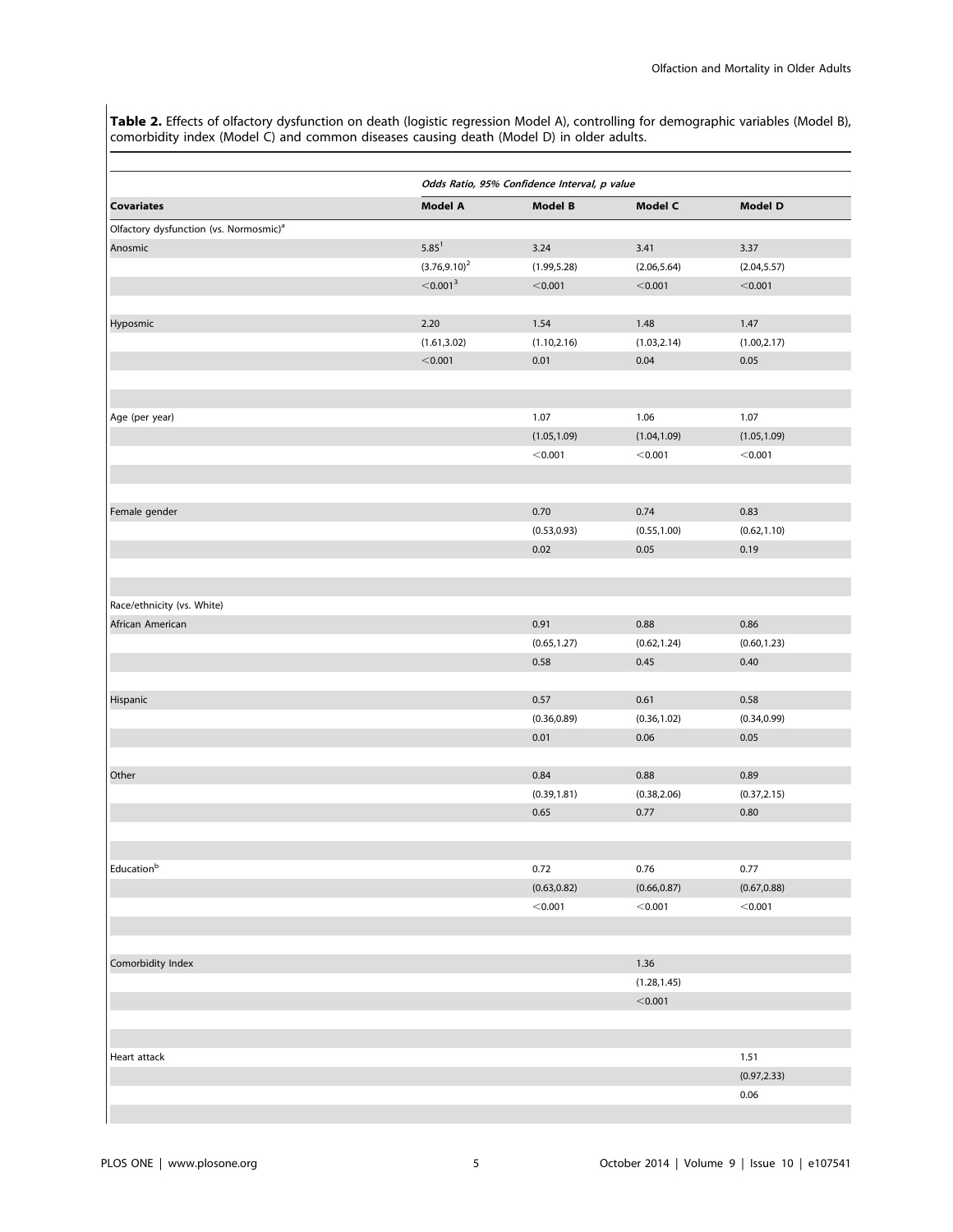Table 2. Cont.

|                             |         | Odds Ratio, 95% Confidence Interval, p value |         |                |  |  |
|-----------------------------|---------|----------------------------------------------|---------|----------------|--|--|
| <b>Covariates</b>           | Model A | <b>Model B</b>                               | Model C | <b>Model D</b> |  |  |
| Heart failure               |         |                                              |         | 2.16           |  |  |
|                             |         |                                              |         | (1.29, 3.62)   |  |  |
|                             |         |                                              |         | 0.004          |  |  |
|                             |         |                                              |         |                |  |  |
| Stroke                      |         |                                              |         | 2.04           |  |  |
|                             |         |                                              |         | (1.51, 2.76)   |  |  |
|                             |         |                                              |         | < 0.001        |  |  |
|                             |         |                                              |         |                |  |  |
| <b>Diabetes</b>             |         |                                              |         | 2.07           |  |  |
|                             |         |                                              |         | (1.52, 2.82)   |  |  |
|                             |         |                                              |         | < 0.001        |  |  |
|                             |         |                                              |         |                |  |  |
| Hypertension                |         |                                              |         | 0.84           |  |  |
|                             |         |                                              |         | (0.64, 1.10)   |  |  |
|                             |         |                                              |         | 0.20           |  |  |
|                             |         |                                              |         |                |  |  |
| Emphysema/COPD <sup>c</sup> |         |                                              |         | 1.32           |  |  |
|                             |         |                                              |         | (0.94, 1.86)   |  |  |
|                             |         |                                              |         | 0.11           |  |  |
|                             |         |                                              |         |                |  |  |
| Liver damage                |         |                                              |         | 5.15           |  |  |
|                             |         |                                              |         | (1.75, 15.12)  |  |  |
|                             |         |                                              |         | 0.004          |  |  |
|                             |         |                                              |         |                |  |  |
| Cancer <sup>d</sup>         |         |                                              |         | 1.39           |  |  |
|                             |         |                                              |         | (0.95, 2.02)   |  |  |
|                             |         |                                              |         | 0.09           |  |  |

(N = 2,918; <sup>1</sup>Odds ratio, <sup>2</sup>95% Confidence interval, <sup>3</sup>p value).<br><sup>a</sup>0-1 error = Normosmic 2-3 errors = Hyposmic 4-5 erro

 $a^0$ 0-1 error = Normosmic, 2-3 errors = Hyposmic, 4-5 errors = Anosmic.

<sup>b</sup>Treated as a continuous measure using integer scores for educational level (higher scores = more education.).

c COPD = Chronic obstructive pulmonary disease.

dExcluding skin cancer.

doi:10.1371/journal.pone.0107541.t002

included these in our models, with no reduction in the effect of anosmia on mortality (including mental health: OR, 3.43 [95%CI 2.06, 5.69]; including smoking and alcohol use: OR, 3.56 [95%CI 2.10, 6.05]) (Table S2 in File S1). We note that smoking causes increased mortality, and loss of olfactory function [42], although studies have not always found this effect on olfaction [41].

We then examined whether frailty, a predictor of mortality, mediated the relationship. Those who could not independently perform at least one activity of daily living had a higher risk of death compared to those without any ADL disability (OR, 2.22 [95%CI 1.63, 3.03]) (Table S2 in File S1), but controlling for ADL disability did not reduce the main effect of anosmia on death (OR, 3.69 [95%CI 2.22, 6.13]).

#### **Discussion**

We are the first to show that olfactory dysfunction is a strong predictor of 5-year mortality in a nationally representative sample of older adults. Olfactory dysfunction was an independent risk factor for death, stronger than several common causes of death, such as heart failure, lung disease and cancer, indicating that this evolutionarily ancient special sense may signal a key mechanism that affects human longevity. This effect is large enough to identify those at a higher risk of death even after taking account of other factors, yielding a 2.4 fold increase in the average probability of death among those already at high risk (Figure 3B). Even among those near the median risk, anosmia increases the average probability of death from 0.09 (for normal smellers) to 0.25. Thus, from a clinical point of view, assessment of olfactory function would enhance existing tools and strategies to identify those patients at high risk of mortality.

We excluded several possibilities that might have explained these striking results. Adjusting for nutrition had little impact on the relationship between olfactory dysfunction and death. Similarly, accounting for cognition and neurodegenerative disease and frailty also failed to mediate the observed effects. Mental health, smoking, and alcohol abuse also did not explain our findings. Risk factors for olfactory loss (male gender, lower socioeconomic status,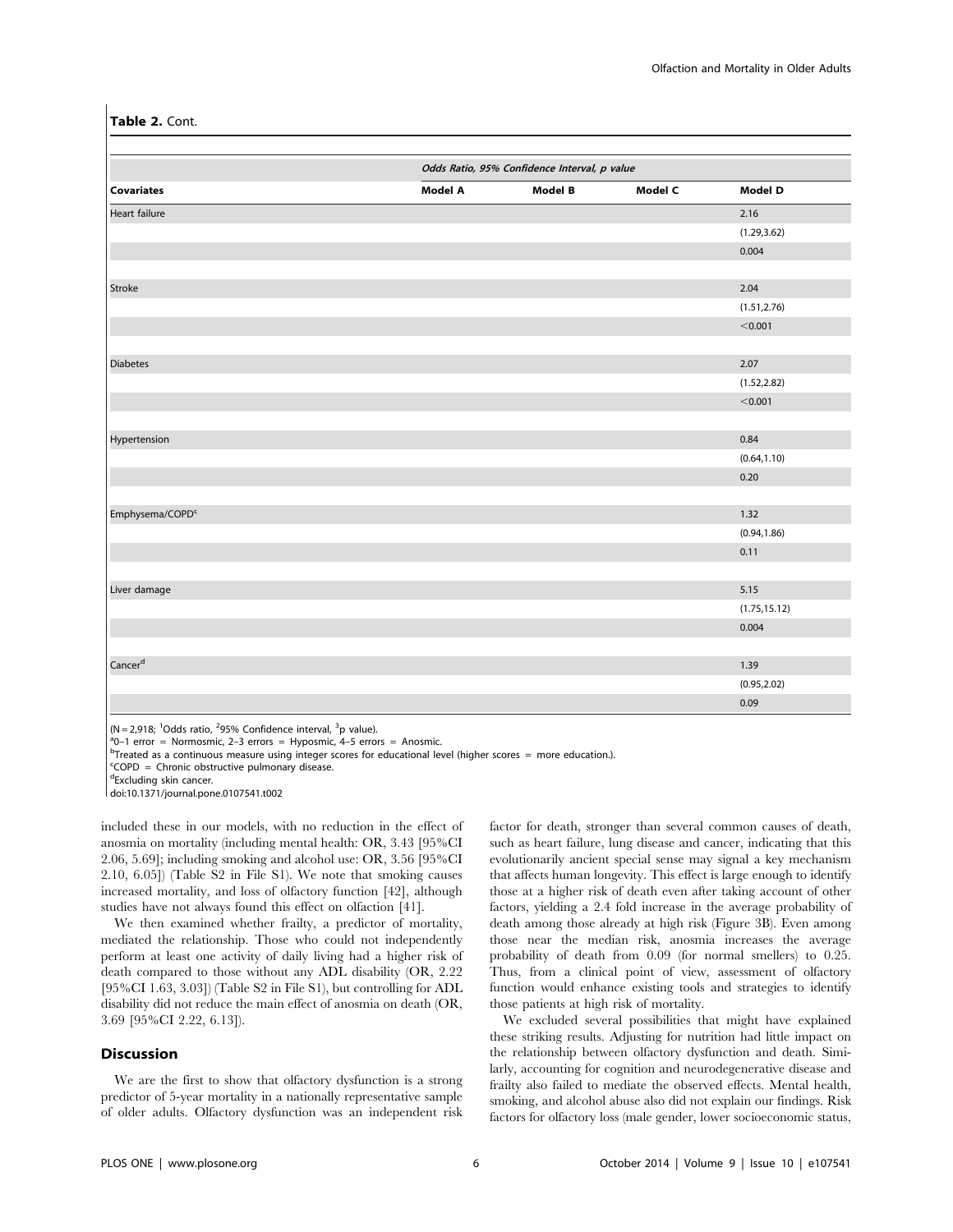

Figure 2. Odds for 5-year mortality for olfactory dysfunction compared to most common causes of death. Odds ratios with 95% confidence intervals are displayed in forest plot format. Confidence intervals that do not cross the vertical dashed line (odds ratio = 1) indicate statistical significance at the 0.05 level. Heart attack refers to myocardial infarction, whereas heart failure refers to congestive heart failure. doi:10.1371/journal.pone.0107541.g002

BMI) were included in our analyses, and though they replicated prior work [41], did not affect our results.

Our study does have a few notable limitations. Because our 5 item olfactory test is less reliable than a longer assessment, our results likely represent an underestimate of the magnitude of the association between olfactory dysfunction and mortality. In addition, the home setting in which the interviews were conducted precluded assessments of physiological and anatomical characteristics typically performed in the clinic or hospital. Finally, our



Figure 3. Effect of olfactory ability on the mean predicted probability of 5-year mortality, adjusting for age (A) and composite mortality risk score composed of all variables in Model C except olfaction (B). At the 75<sup>th</sup> percentile of composite mortality risk, anosmia increases the average probability of death to 0.39 from 0.16 for normal smellers. doi:10.1371/journal.pone.0107541.g003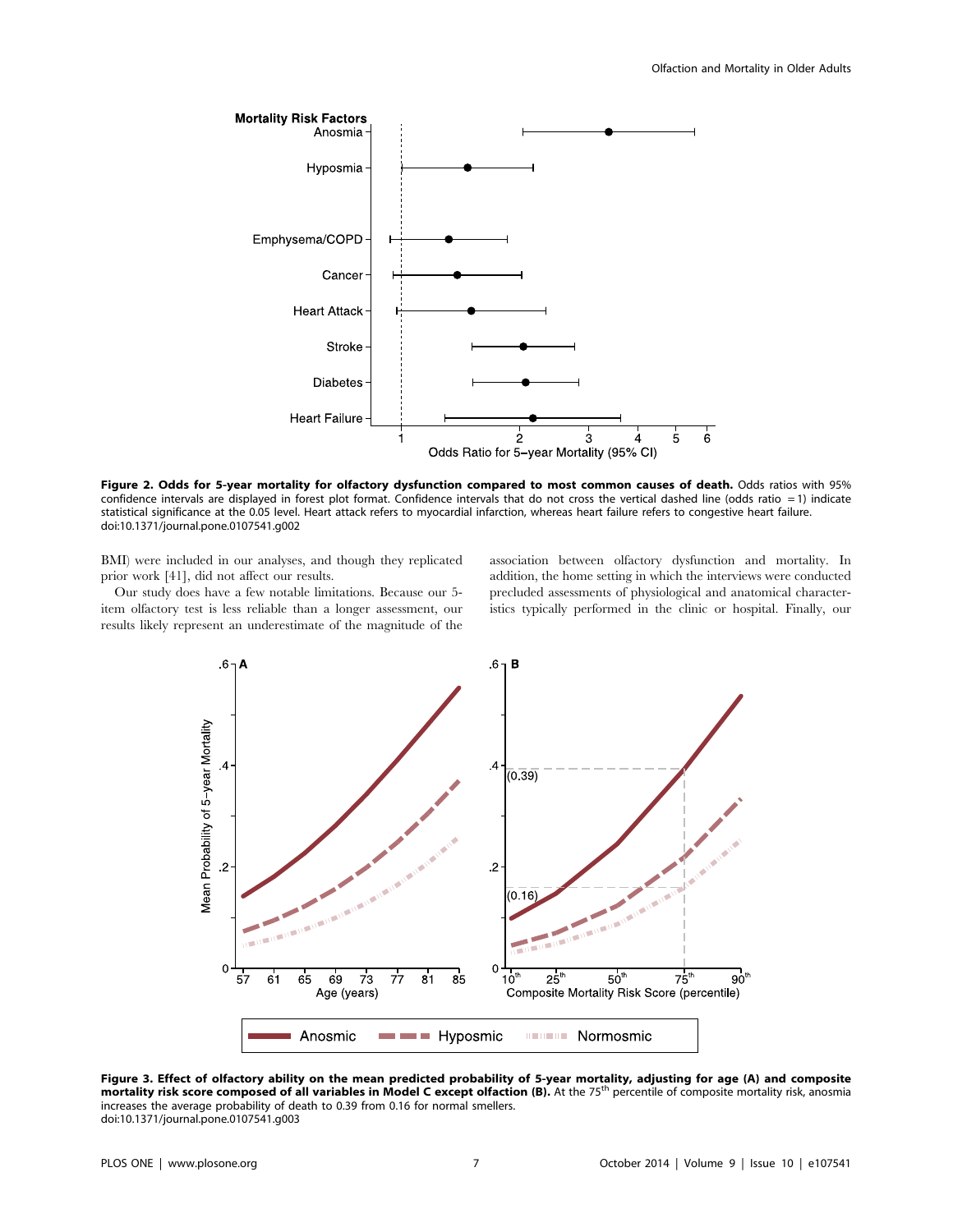dataset does not include cause of death, data that would permit additional exploration of specific mechanisms.

We believe olfaction is the canary in the coalmine of human health, not that its decline directly causes death. Olfactory dysfunction is a harbinger of either fundamental mechanisms of aging, environmental exposure, or interactions between the two. Unique among the senses, the olfactory system depends on stem cell turnover, and thus may serve as an indicator of deterioration in age-related regenerative capacity more broadly or as a marker of physiologic repair function [13].

The olfactory nerve is the only cranial nerve directly exposed to the environment. Thus, it is possible that respiratory exposures (pollution, toxins, pathogens) could reach the central nervous system via the olfactory nerve and cause death due to direct injurious effects, consistent with the olfactory vector hypothesis of neurodegenertives diseases[43,44]. Alternatively, these exposures could be absorbed and cause systemic effects (e.g., pulmonary, cardiovascular systems) resulting in death as they simultaneously injure the olfactory epithelium. Particulate matter pollution has been shown to increase morbidity and mortality and decrease olfaction, although the precise mechanism of these effects is unknown [45]. Further investigation is required to distinguish which of these etiologies may explain our results. Another open question for future work is whether this relationship is present in younger adults.

The test we employed here is a shortened version of a standard olfactory test used clinically, taking only  $\sim$  3 minutes to deploy and score. Despite this, our method is able to distinguish groups with substantial differences in mortality. Thus, this short olfactory test may have clinical utility in identifying patients at risk and who might benefit from additional clinical scrutiny and further followup. Our results extend the existing literature on biomarkers of mortality including functional and physiological measures, with the ability of olfaction to predict death as large as, if not exceeding, other biomarkers [46–53]. To our knowledge, no previous study has examined sensory function as a predictor of mortality in a

# References

- 1. Niimura Y (2009) Evolutionary dynamics of olfactory receptor genes in chordates: interaction between environments and genomic contents. Hum Genomics 4: 107–118.
- 2. Mennella JA, Jagnow CP, Beauchamp GK (2001) Prenatal and postnatal flavor learning by human infants. Pediatrics 107: E88.
- 3. Hays NP, Roberts SB (2006) The anorexia of aging in humans. Physiol Behav 88: 257–266.
- 4. Jacob S, McClintock MK, Zelano B, Ober C (2002) Paternally inherited HLA alleles are associated with women's choice of male odor. Nat Genet 30: 175–179.
- 5. Jacob S, Garcia S, Hayreh D, McClintock MK (2002) Psychological effects of musky compounds: comparison of androstadienone with androstenol and muscone. Horm Behav 42: 274–283.
- 6. Doucet S, Soussignan R, Sagot P, Schaal B (2009) The secretion of areolar (Montgomery's) glands from lactating women elicits selective, unconditional responses in neonates. PLoS One 4: e7579.
- 7. Welge-Lussen A (2009) Ageing, neurodegeneration, and olfactory and gustatory loss. B-Ent 5 Suppl 13: 129–132.
- 8. Burton SD, Ermentrout GB, Urban NN (2012) Intrinsic heterogeneity in oscillatory dynamics limits correlation-induced neural synchronization. J Neurophysiol 108: 2115–2133.
- 9. Garcia-Esparcia P, Schluter A, Carmona M, Moreno J, Ansoleaga B, et al. (2013) Functional genomics reveals dysregulation of cortical olfactory receptors in Parkinson disease: novel putative chemoreceptors in the human brain. J Neuropathol Exp Neurol 72: 524–539.
- 10. Pagano SF, Impagnatiello F, Girelli M, Cova L, Grioni E, et al. (2000) Isolation and characterization of neural stem cells from the adult human olfactory bulb. Stem Cells 18: 295–300.
- 11. Roy NS, Wang S, Jiang L, Kang J, Benraiss A, et al. (2000) In vitro neurogenesis by progenitor cells isolated from the adult human hippocampus. Nat Med 6: 271–277.
- 12. Schwob JE (2002) Neural regeneration and the peripheral olfactory system. Anat Rec 269: 33–49.

nationally representative population sample. Thus, our results have broad implications for understanding mortality of older adults in the US and worldwide.

### Supporting Information

File S1 This file contains Table S1 and Table S2. Table S1, Logistic regressions, each excluding one odor to determine if it in particular was driving the effect (adjusting for age, gender, race/ ethnicity, education and comorbidity index;  $N = 2,918$ ). Table S2, Factors possibly mediating the effect of olfactory dysfunction on mortality: nutrition, cognition, mental health, health behaviors, and frailty.

(DOCX)

#### Acknowledgments

We thank Linda J. Waite, Ph.D., William Dale, M.D., Ph.D., Megan Huisingh-Sheetz, M.D., M.P.H., Elbert Huang, M.D., M.P.H., Robert M. Naclerio, M.D., Fuad M. Baroody, M.D., and members of the Geriatric Assessment Group within NSHAP for useful comments provided without any compensation. Johann Lundström, Ph.D. (Monell Chemical Senses Center) designed the olfactory testing in conjunction with MKM and Thomas Hummel, M.D. (University of Dresden Medical School) and developed the test protocol in NSHAP. Stacy Tessler Lindau, M.D., M.A.P.P. (The University of Chicago) made significant contributions to the design of the biomeasure component of NSHAP Wave 1. We gratefully acknowledge the participation of the NSHAP respondents.

Some of these data were presented at the Association of Chemoreception Sciences annual meeting in 2013.

#### Author Contributions

Conceived and designed the experiments: JMP MKM. Performed the experiments: LPS MKM. Analyzed the data: KEW JMP MKM LPS. Contributed reagents/materials/analysis tools: DWK LPS. Wrote the paper: JMP. Supervised the study: JMP MKM LPS. Provided critical revision of the manuscript for important intellectual content: KEW DWK LPS MKM.

- 13. Watabe-Rudolph M, Begus-Nahrmann Y, Lechel A, Rolyan H, Scheithauer MO, et al. (2011) Telomere shortening impairs regeneration of the olfactory epithelium in response to injury but not under homeostatic conditions. PLoS One 6: e27801.
- 14. Canter for Disease Control (2013) Mortality Tables. Available: http://www.cdc. gov/nchs/nvss/mortality\_tables.htm. CDC.
- 15. Fried LP, Tangen CM, Walston J, Newman AB, Hirsch C, et al. (2001) Frailty in older adults: evidence for a phenotype. J Gerontol A Biol Sci Med Sci 56: M146–156.
- 16. Makary MA, Segev DL, Pronovost PJ, Syin D, Bandeen-Roche K, et al. (2010) Frailty as a predictor of surgical outcomes in older patients. J Am Coll Surg 210: 901–908.
- 17. Wilson RS, Arnold SE, Schneider JA, Boyle PA, Buchman AS, et al. (2009) Olfactory impairment in presymptomatic Alzheimer's disease. Ann N Y Acad Sci 1170: 730–735.
- 18. Wilson RS, Arnold SE, Buchman AS, Tang Y, Bennett DA (2008) Odor identification and progression of parkinsonian signs in older persons. Exp Aging Res 34: 173–187.
- 19. Stamps JJ, Bartoshuk LM, Heilman KM (2013) A brief olfactory test for Alzheimer's disease. J Neurol Sci 333: 19–24.
- 20. Suzman R (2009) The National Social Life, Health, and Aging Project: an introduction. J Gerontol B Psychol Sci Soc Sci 64 Suppl 1: i5–11.
- 21. O'Muircheartaigh C, Eckman S, Smith S (2009) Statistical design and estimation for the national social life, health, and aging project. J Gerontol B Psychol Sci Soc Sci 64 Suppl 1: i12–19.
- 22. Pinto JM, Schumm LP, Wroblewski KE, Kern DW, McClintock MK (2013) Racial Disparities in Olfactory Loss Among Older Adults in the United States. J Gerontol A Biol Sci Med Sci.
- 23. Qato DM LS, Conti RM, Schumm LP, Alexander GC (2010) Racial and ethnic disparities in cardiovascular medication use among older adults in the United States. Pharmacoepidemiol Drug Saf 19: 834–842.